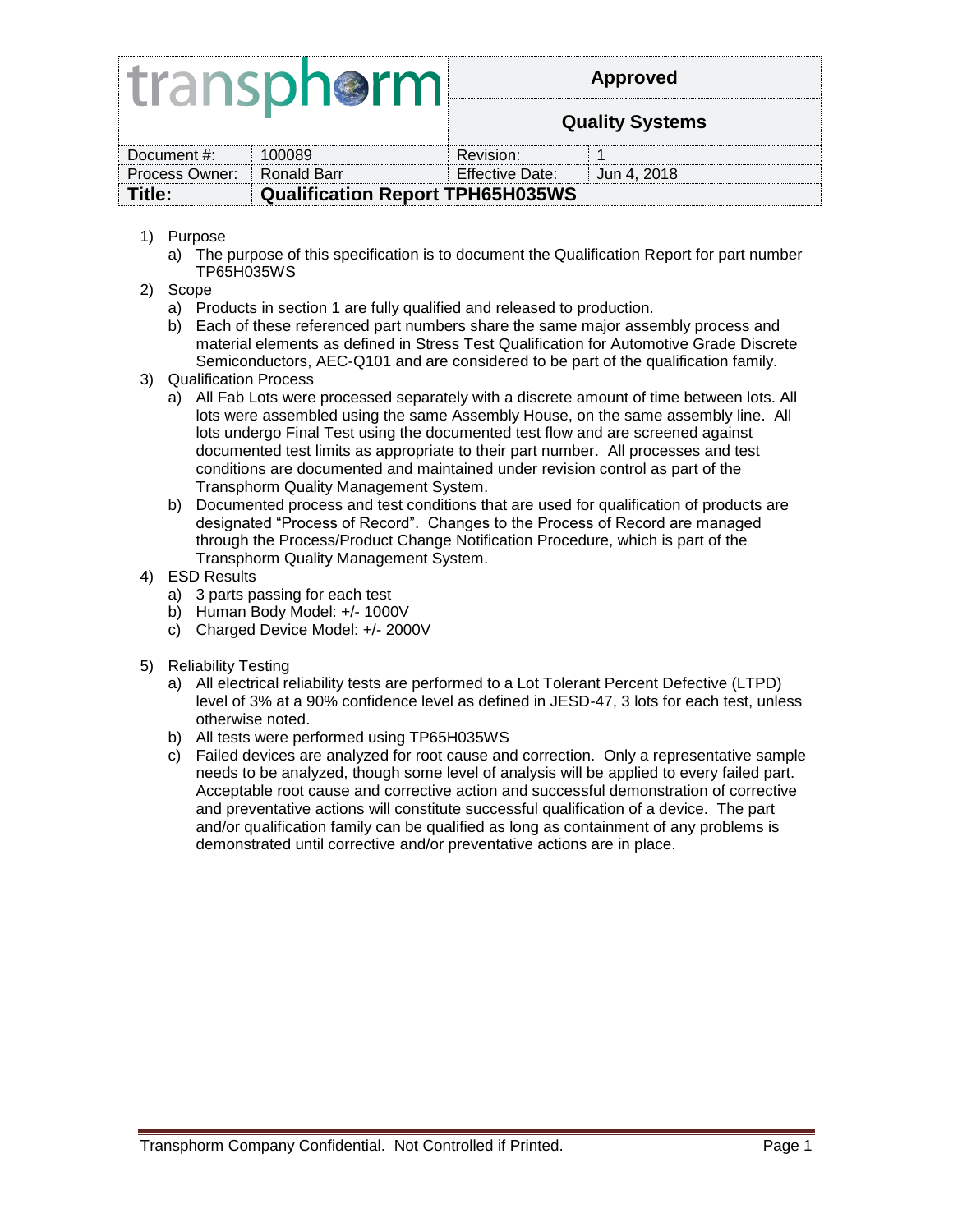# transphorm

#### **Approved**

**Quality Systems**

| Document #:                       | 100089                                  | Revision:         |              |  |
|-----------------------------------|-----------------------------------------|-------------------|--------------|--|
| <b>Process Owner: Ronald Barr</b> |                                         | Effective Date: ⊺ | ⊟Jun 4. 2018 |  |
| Title:                            | <b>Qualification Report TPH65H035WS</b> |                   |              |  |

- 6) Electrical Test Parameters
	- a) All devices must pass the following electrical parameters prior to and following stress testing. Note that lpss testing is performed at 750V, which is +100V above device rating (to demonstrate robustness)

| <b>Parameter</b>           | Symbol                             | <b>Conditions</b>         | <b>LSL</b> | <b>USL</b> | Unit      |
|----------------------------|------------------------------------|---------------------------|------------|------------|-----------|
| Drain to source leakage    | <b>I</b> <sub>DSS</sub>            | $V_{DS} = 750V$           |            | 50         | μA        |
| current                    |                                    | $V_{GS} = 0V$             |            |            |           |
|                            |                                    | $T_J = 25$ <sup>o</sup> C |            |            |           |
| Gate to Source Forward     | <b>I</b> GSS                       | $V$ <sub>GS</sub> = $20V$ |            | 400        | nA        |
| Leakage Current            |                                    |                           |            |            |           |
| Drain source on resistance | R <sub>DS</sub>                    | $V$ Gs = $8V$             |            | 41         | $m\Omega$ |
|                            |                                    | $I_D = 25A$               |            |            |           |
|                            |                                    | $T_J = 25$ <sup>o</sup> C |            |            |           |
| Gate Threshold Voltage     | $V$ <sub>GS<math>(th)</math></sub> | $V_{DS}=V_{GS}$           | 3.3        | 4.8        |           |
|                            |                                    | $ID=0.7mA$                |            |            |           |

#### 7) Electrical Reliability Qualification Test Results

| <b>TEST</b>               | <b>SYMBOL</b> | <b>CONDITIONS</b>                  | <b>SAMPLE</b>    | <b>RESULT</b> |
|---------------------------|---------------|------------------------------------|------------------|---------------|
| <b>High Temperature</b>   | <b>HTRB</b>   | $T_J = 150$ <sup>o</sup> C         | 3 lots           | 0 Fails       |
| <b>Reverse Bias</b>       |               | $V_{DS} = 520V$                    | 77 parts per lot | <b>PASS</b>   |
|                           |               | 1000 HRS                           | 231 total parts  |               |
| <b>Highly Accelerated</b> | <b>HAST</b>   | $130^{\circ}$ C                    | 3 lots           | 0 Fails       |
| Temp and Humidity         |               | 85% RH                             | 77 parts per lot | <b>PASS</b>   |
| Test                      |               | 33.3 PSI                           | 231 total parts  |               |
|                           |               | $Bias = 100V$                      |                  |               |
|                           |               | <b>96 HRS</b>                      |                  |               |
| <b>Temperature Cycle</b>  | <b>TC</b>     | $-40^{\circ}$ C / 150 $^{\circ}$ C | 3 lots           | 0 Fails       |
|                           |               | 2 Cycles / HR                      | 77 parts per lot | <b>PASS</b>   |
|                           |               | 1000 Cycles                        | 231 total parts  |               |
| Power Cycle               | PC            | 25°C / 125°C                       | 3 lots           | 0 Fails       |
|                           |               | $\Delta T = 100^{\circ}$ C         | 77 parts per lot | <b>PASS</b>   |
|                           |               | 7500 Cycles                        | 231 total parts  |               |
| <b>High Temperature</b>   | <b>HTGB</b>   | $150^{\circ}$ C                    | 3 lots           | 0 Fails       |
| Gate bias                 |               | 1000 HRS                           | 77 parts per lot | <b>PASS</b>   |
|                           |               | $V$ <sub>GSS</sub> =18 $V$         | 231 total parts  |               |